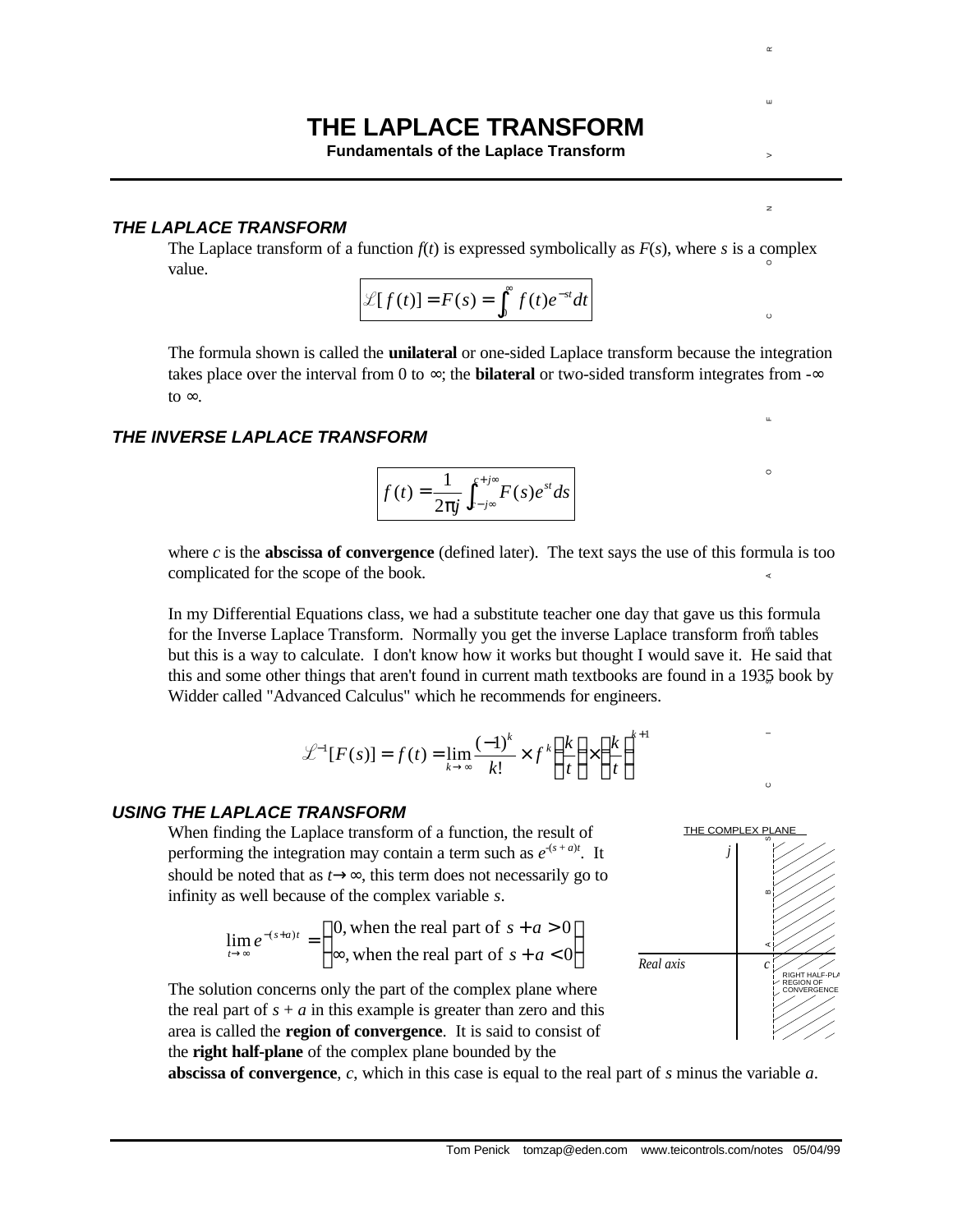# *TIME-DERIVATIVES OF THE LAPLACE TRANSFORM*

The First Derivative:  $F'(s) = sF(s) - f(0)$ <br>initial condition  $F'(s) = sF(s) - f(0)$ 

The Second Derivative:  $F''(s) = s^2 F(s) - s \underbrace{f(0) - f'(0)}_{initial conditions}$  $F''(s) = s^2 F(s) - s f(0) - f'(0)$ 

# *TIME-SHIFTING THE LAPLACE TRANSFORM*

This formula represents a time-shift to the  $\underline{\text{right}}(t_0)$  is positive).

$$
f(t-t_0) \Longleftrightarrow F(s)e^{-st_0} \qquad \mathscr{L}[f(t-t_0)] = \int_0^\infty f(t-t_0)e^{-st}e^{-st_0}dt, \qquad t_0 \ge 0
$$

Delaying a signal by  $t_0$  seconds is equivalent to multiplying its transform by  $e^{-st_0}$ . The timeshifting property is useful in finding the Laplace transform of piecewise continuous functions.

# *TIME-DOMAIN SOLUTIONS USING THE LAPLACE TRANSFORM*

By taking the Laplace transform of an equation describing a linear time-invariant continuous-time (LTIC) system it is possible to simplify an equation of derivatives into an algebraic expression. The following substitutions are made:

 $Y(s) \Leftrightarrow y(t)$ , the zero-state response  $F(s) \Leftrightarrow f(t)$ , the input function  $H(s) \Leftrightarrow P(t)/Q(t)$ , or the ratio of  $Y(s)/F(s)$  when all initial conditions are zero. The poles of *H*(*s*) are the **characteristic roots** of the system. *H*(*s*) is also the Laplace transform of the **unit impulse response** *h*(*t*).

$$
H(s) = \int_0^\infty h(t)e^{-st}dt
$$

The transform of the equation is reduced to simplest form and then the inverse transform is taken using the table of Laplace transforms.

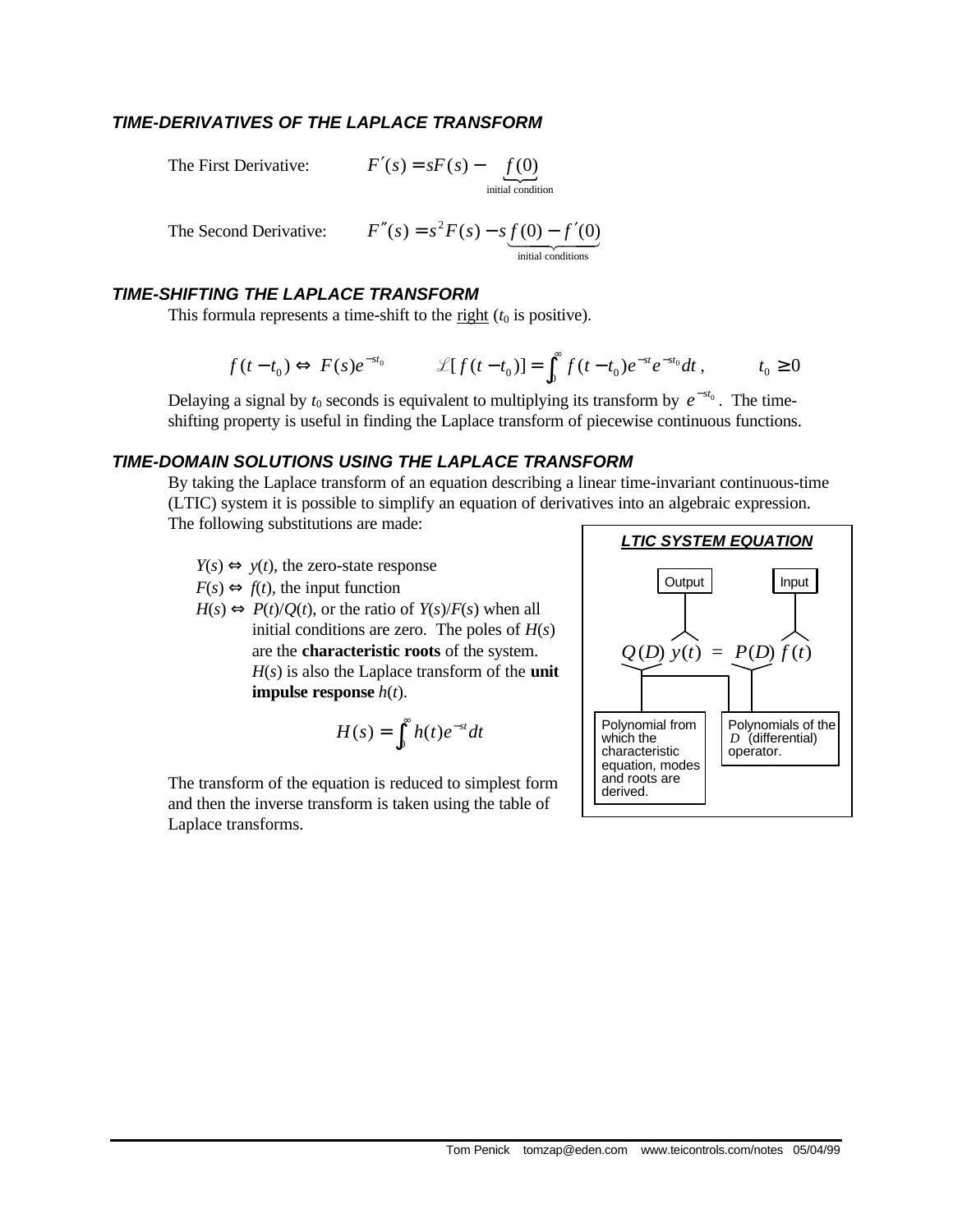|                 | f(t)                                             | F(s)                                                                                            |
|-----------------|--------------------------------------------------|-------------------------------------------------------------------------------------------------|
| 1               | $\delta(t)$                                      | $\mathbf{1}$                                                                                    |
| $\overline{2}$  | u(t)                                             | $\frac{1}{s}$                                                                                   |
| 3               | tu(t)                                            | $\frac{1}{s^2}$                                                                                 |
| $\overline{4}$  | $t^n u(t)$                                       | $\frac{n!}{s^{n+1}}$                                                                            |
| 5               | $e^{\lambda t}u(t)$                              | $\frac{1}{s-\lambda}$                                                                           |
| 6               | $te^{\lambda t}u(t)$                             | $\frac{1}{(s-\lambda)2}$                                                                        |
| $\tau$          | $t^n e^{\lambda t} u(t)$                         | $\frac{n!}{(s-\lambda)^{n+1}}$                                                                  |
| 8a              | $\cos bt u(t)$                                   | $\frac{s}{s^2 + b^2}$                                                                           |
| 8b              | $\sin btu(t)$                                    | $\frac{b}{s^2 + b^2}$                                                                           |
| 9a              | $e^{-at} \cos bt \, u(t)$                        | $\frac{s+a}{(s+a)^2+b^2}$                                                                       |
| 9 <sub>b</sub>  | $e^{-at}$ sin bt $u(t)$                          | $\frac{b}{(s+a)^2 + b^2}$                                                                       |
| 10a             | $re^{-at}\cos(bt+\theta)u(t)$                    | $(r \cos \theta)s + (ar \cos \theta - br \sin \theta)$<br>$s^2 + 2as + (a^2 + b^2)$             |
| 10 <sub>b</sub> | $re^{-at}\cos(bt+\theta)u(t)$                    | $\frac{0.5re^{j\theta}}{s+a-jb} + \frac{0.5re^{-j\theta}}{s+a+jb}$                              |
| 10c             | $re^{-at}\cos(bt+\theta)u(t)$                    | $\frac{As+B}{s^2+2as+c}$                                                                        |
|                 | $r = \sqrt{\frac{A^2c + B^2 - 2ABA}{c - a^2}}$ , | $b=\sqrt{c-a^2}$<br>$\theta = \tan^{-1} \frac{Aa - B}{A\sqrt{c - a^2}}$ ,                       |
| 10d             |                                                  | $e^{-at}$ $A\cos bt + \frac{B-Aa}{b}\sin bt$ $u(t)$ $\frac{As+B}{s^2+2as+c}$ , $b=\sqrt{c-a^2}$ |
|                 |                                                  |                                                                                                 |

| A TABLE OF LAPLACE TRANSFORMS |  |
|-------------------------------|--|
|-------------------------------|--|